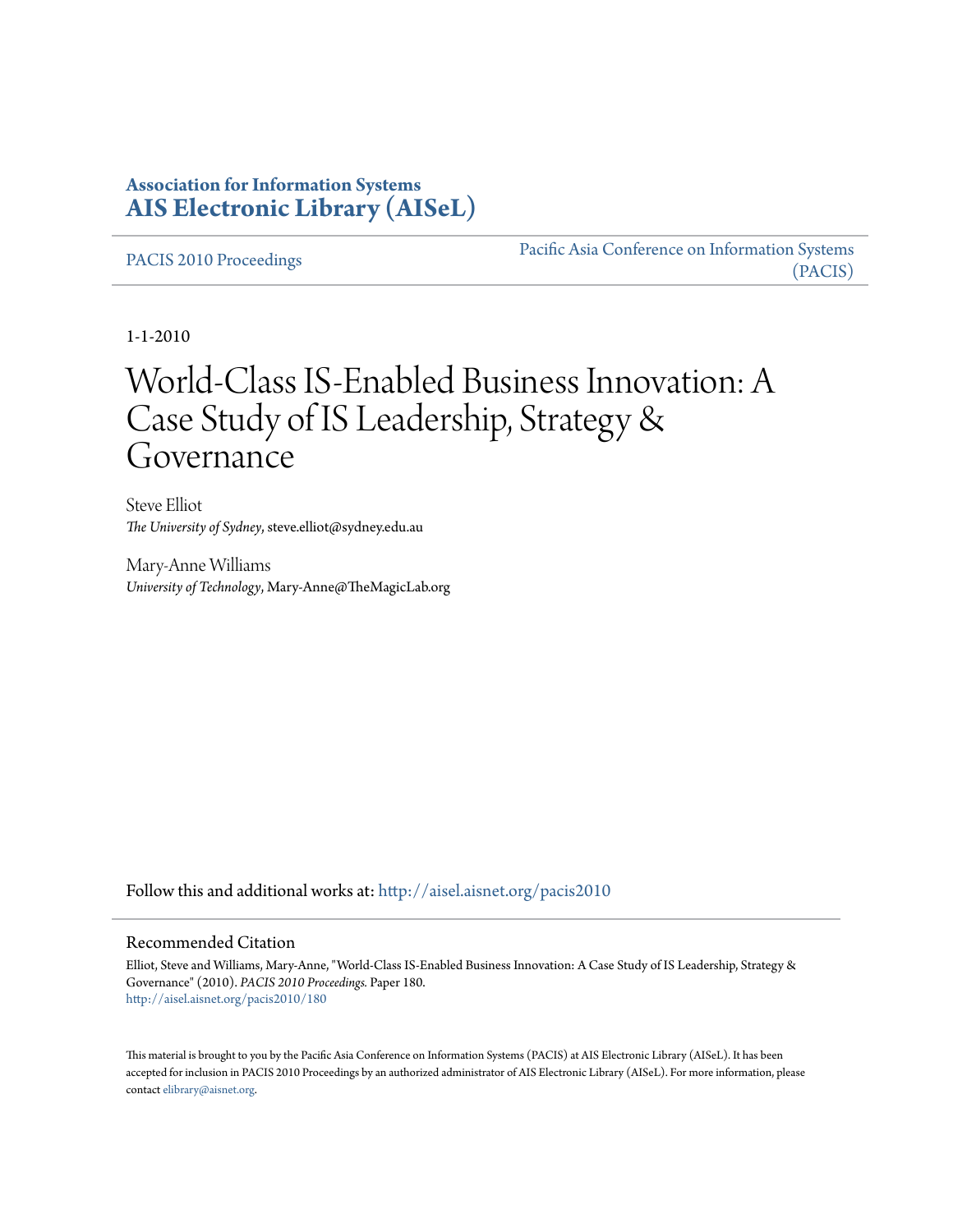## WORLD-CLASS IS-ENABLED BUSINESS INNOVATION: A CASE STUDY OF IS LEADERSHIP, STRATEGY & GOVERNANCE

Steve Elliot, Business Information Systems, The University of Sydney, Australia, steve.elliot@sydney.edu.au

Mary-Anne Williams, Enterprise and Innovation Lab. University of Technology, Sydney, Australia, mary-anne@themagiclab.org

#### Abstract

*While many global corporations acknowledge they lack corporate capabilities for successful technology-enabled business innovation, an Australian financial services provider has been ranked by an international ratings agency in its highest categories due to the capabilities of its Information Systems. Its Loan Processing system has been commended by the ratings agency as the principal reason for its high ranking and for the organization's inclusion on a global list of selected service providers.* 

*This paper presents a longitudinal case study of how an organization with 750 employees located in rural Australia came to develop world-class strategic Information Systems. From its first system nearly 30 years ago, this paper shows how the organization has grown in-house capabilities to devise, develop, implement and manage applications of technology from operational systems that automate specific functions to systems that inform and enable enterprise strategy. The implications for theory and practice are discussed.* 

*Keywords: Innovation, World Class, IS-enabled, Case study*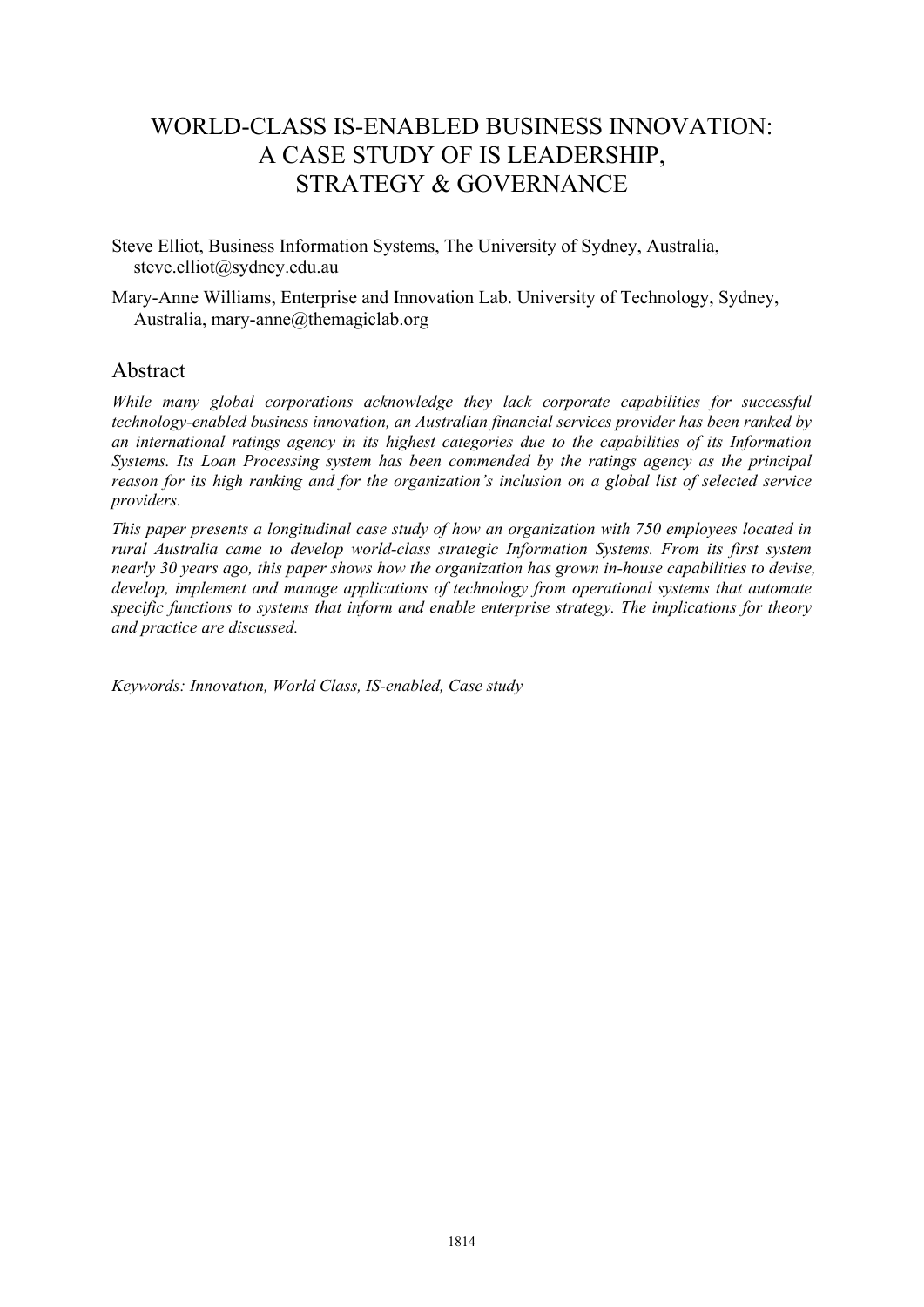## **1 INTRODUCTION**

*Banking is transforming itself at a pace and on a scale that has no historical precedent … Banking has to make the leap from a transaction-based business into a sales-and-marketing culture where a bank will be defined by its ability to add value to the customer relationship… Those banks that refuse to adapt will very likely die (Darlington, 1998).* 

Ten years after Darlington presented his ultimatum to banks, an Australian financial services provider has been ranked by an international ratings agency in one of its highest categories due not to its prudential practices or growth in its funds under management, although both are superior, but due to the capabilities of its Information Systems. Its Loan Processing system has been commended by the ratings agency as the principal reason for the high ranking and for the organization's inclusion on a global list of service providers considered world class (S&P 2008). This internationally competitive organization is not a major bank located in the nation's financial centre but a medium sized enterprise located in a provincial city some 120 kilometers (75 miles) from the nearest state capital.

At a time when many global corporations recognize the necessity to undertake strategic, technologyenabled business innovation but acknowledge they lack the corporate capabilities to achieve this goal (IBM 2008; McKinsey 2010) this paper examines how an organization with 750 employees located in rural Australia came to develop world-class strategic Information Systems. Through four phases of systems implementation over nearly 30 years, we examine how the Regional Building Society\* (RBS) grew its capabilities to develop and apply technology from an inaugural operational system automating a back office function to Information Systems that inform and enable enterprise strategy. Unusually, due to high rates of staff retention, RBS' current staff can provide first hand accounts of each phase. The focus of this paper is RBS' Loan Processing system. As with all of RBS' core systems since the 1990's, the Loan Processing system was developed in-house.

The paper's subsequent structure is: research approach, the case study, lesson learned, and conclusions, implications and discussion. \* the enterprise's name is withheld.

## **2 RESEARCH APPROACH**

In response to a reported deficiency in corporate capabilities for sustained business innovation acknowledged in a global surveys of more than 1,100 (IBM 2008) and 1,440 (McKinsey 2010) CEOs and a call for research into the institutional context and conditions that facilitate the development of corporate capabilities for applications of IT enabling strategic advantage in customer services (Ray et al. 2005) this paper aims to present and to analyze a case study investigating an example of internationally leading-practice. The critical research questions are: "How does an enterprise, with apparently the same access to technology as its competitors, come to be recognized as world class in its applications of technology?"; "How did the enterprise come to develop strategic capabilities in the application of technology while many corporations internationally struggle with this challenge?"; and, "Can this be a revelatory case to inform current IS theory and practice?"

Preparation of the case study included interviews with the organization's Chief Executive Officer, Chief Information Officer and a current employee who worked on the first system to be implemented. Triangulation in data collection was achieved through interviews as well as internal and external reports and details. The unit of analysis was the subject organization and its IS capabilities over a period of 30 years of development, implementation, maintenance and evaluation of Information Systems.

Validity and reliability requirements for the study were addressed explicitly. Construct validity was assured by establishing the focus of the study as being of importance in both theory and practice with independent verification that the organization selected was acknowledged to have world-class IS, essential to support the aim of the study. Internal validity was established through adoption of a broad, multiple perspective, exploratory investigation of the phenomenon of interest without predicted theoretical outcomes. A case study protocol described the project's objectives, data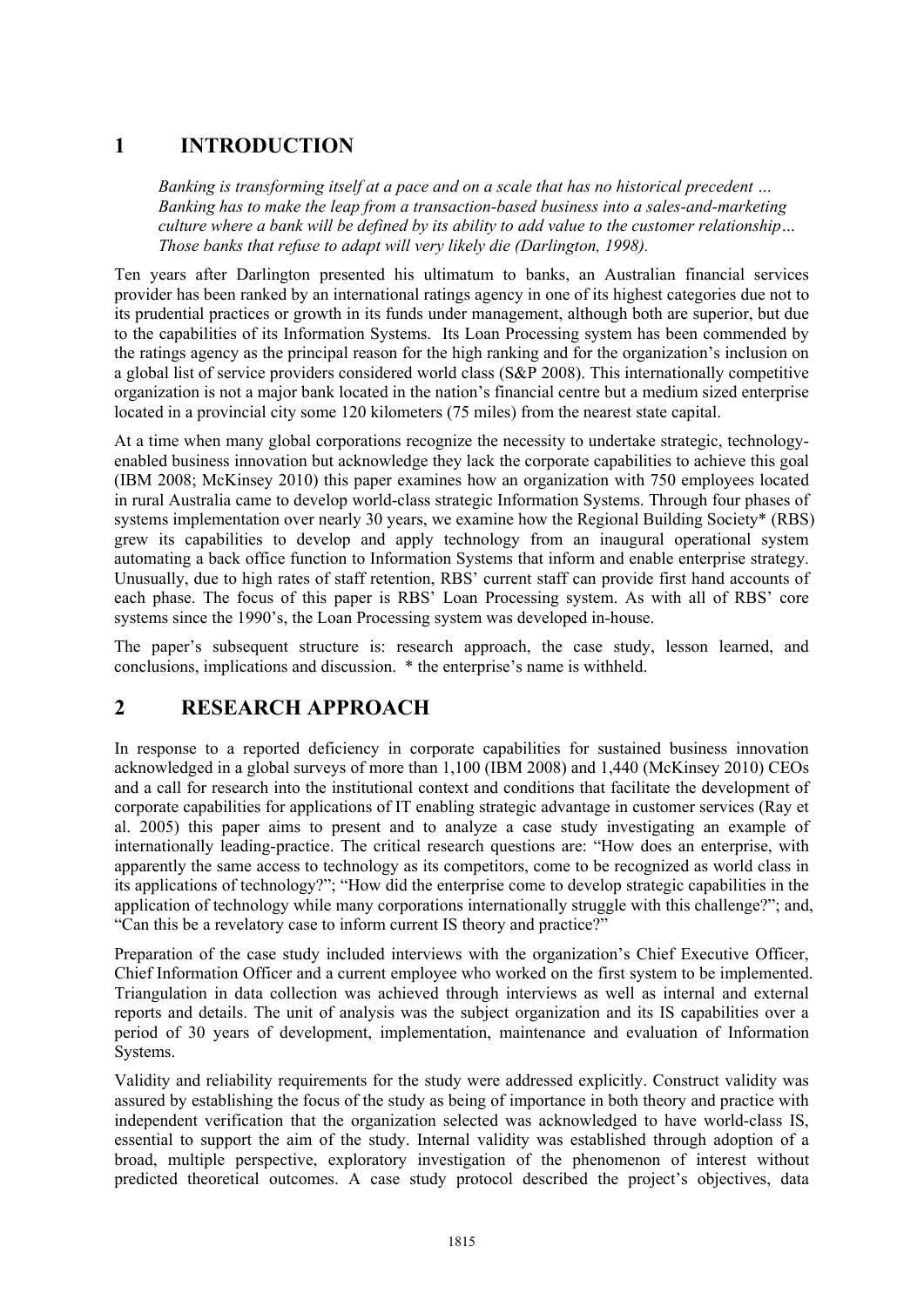collection areas, details and deliverables. A case study database of all documents at all stages ensured continuity of data collection, verification, analysis and reporting. The open-question interviews were recorded, transcribed and verified by interviewees. Both protocol and database were essential to establish reliability of the outcomes (Yin 2003).

Anonymity in a case study represents a challenge to reliability. Investigation of an enterprise with world-class strategic IS can be problematic for both the organization and the researcher. The subject enterprise is, not unreasonably, reluctant to present its experiences if the case is to be attributable. The researcher seeks open and candid responses to requests for data but cannot expect complete candor if the information may compromise the organization's strategic advantage. The outcomes of this dilemma tend to be bland overviews of publicly identified companies or more detailed investigations of anonymous firms. To adequately address the research aims and questions, anonymity was accepted for this study. A single case has been recognized as being sufficient to make a significant contribution to knowledge if it meets the requirements for a revelatory case, i.e., it can provide important insights not previously available (Yin 2003). As can be seen in the following details and analysis, this case meets this requirement.

## **3 REGIONAL BUILDING SOCIETY (RBS)**

With a history dating back to the late 1880's, RBS is an authorized deposit-taking institution licensed under the Australian Banking Act. It provides a full range of financial products and services to its members through alliances with specialist providers. Like savings and loans associations in the USA, building societies are mutually owned so each customer is a member and shareholder. Although they provide similar services to and compete with banks, building societies are different in that their primary aim is to provide members with services rather than to accumulate value for distribution to shareholders.

One of the largest building societies in the nation with more than 300,000 members and \$US5 billion in assets under management, RBS has grown from its home city of 90,000 inhabitants to extend throughout Eastern Australia. Members' services are provided by a distribution network of 130 branches, agency retail outlets and brokers, complemented by an extensive suit of Internet and telephone banking services. RBS' original and continuing aim is to provide the best financial services for its members. Its current business strategy focuses on: providing excellence in member services; product innovation; growing membership; and diversifying its traditional market to broaden its revenue sources so as to reduce its regional exposure to the impact of natural forces including destructive storms, floods, fires, and earthquakes.

#### **3.1 IT and E-Business**

*"Strategic investment in technology and integrating technology with banking products at every level has been essential to positioning RBS for sustainable growth and has been a critical factor in our success to date" (CEO).* 

The most apparent impact of IT and E-Business has been in transforming interactions between RBS and its member clients. In 1995, face-to-face transactions in branches accounted for 60% of all transactions. That has now decreased to less than 8%. Internet banking has been operational since 1999 and now accounts for more transactions than all 130 branches and agencies.

RBS has upgraded their Internet banking channel every year since 1999 to meet the ever-growing demands of their member base. The driving force for this transformation has been member demand. Customer surveys clearly show that members want to use technology to do their banking. Since 1995, the annual volume of transactions online has increased fivefold from 10 million to 50 million while member numbers have not quite doubled.

It is fortunate that members have embraced Internet banking. At the average cost of retail banking transactions published by the national financial regulator (\$US5.00 for transactions in a branch and \$US0.35 for transactions online) an additional 40 million transactions each year through branches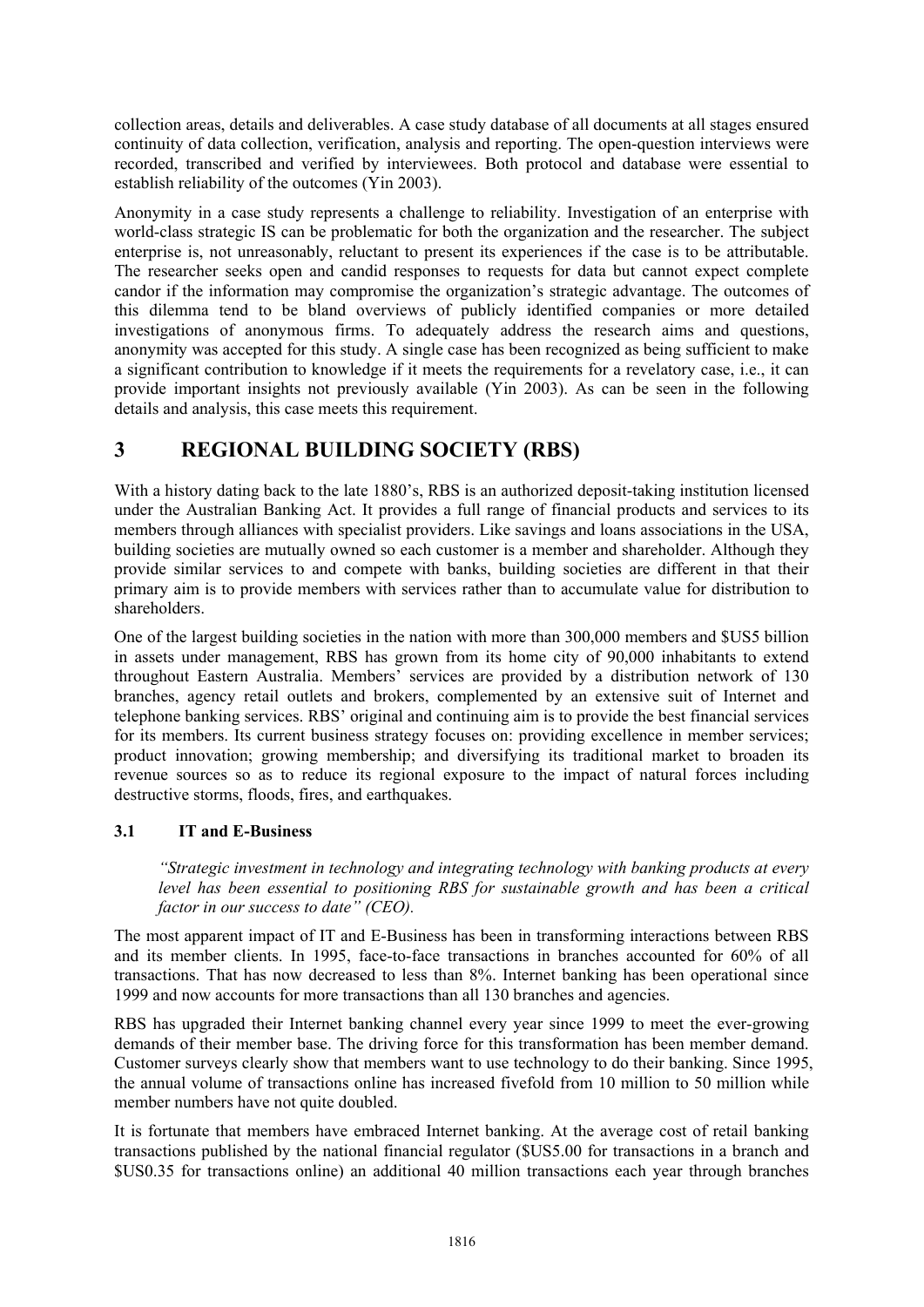would have bankrupted the organization or would have driven members seeking higher levels of service to competitors. The capacity for technology enabled applications to provide full services to members online 24/7 while also reducing the transaction costs by more than 90% illustrates how the impact of technology has moved from operational to strategic benefits.

#### **3.2. Phases in Development of E-Business**

RBS has developed its capabilities to apply technology successfully to address business problems through four phases of systems implementation over nearly 30 years. Their first phase was implementation of a payroll system, their first computer system, in the early 1980s. The second phase, in the late 1980s and early 1990s, saw the implementation of a mini-computer based core banking system connected to a wide-area network. The core system supported basic back-office banking functions: recording deposits and loans, ledgers and member details. The wide-area network included ATMs for customer access and file transfers with the Reserve Bank (national regulator) for direct entry transactions. The business objectives for the core system were consistent with benefits realized by the payroll system: reductions in time and cost through process efficiencies and improved accuracy. The objectives in providing customer services through ATM access and direct entry file transfers were, however, strategic. The major banks provided these services so RBS was obliged to provide comparable services to support its mission to provide the best levels of service to members.

The third phase was in the late 1990s and early 2000s, with integrated workflow systems across organizations. The Loan Processing system described below is the prime example. The business objectives were operational in support of process efficiencies but also strategic in support of growth and market diversification. The current, fourth, phase in the late 2000s is characterized by a virtual organization encompassing alliances with specialist providers to provide a full range of financial products and services to RBS' members. The business objectives are also a blend of strategic and operational. Alliances with specialist providers enable RBS to present a full range of specialist services to members that compete with major banks but without the operational costs of establishing those service capabilities in-house.

In undertaking the Loans Processing project, RBS sought to improve operational efficiencies through workflow integration but also to implement corporate strategies for growth and market diversification outside their geographical region. RBS' choice was either to incur substantial costs in staff and branches by developing remote branches or to find a more efficient, cost effective technology-enabled approach to processing loans. The Loans Processing system was initiated to realize both efficiency and strategic objectives. Use of brokers in other states and regions was a way for RBS to increase loans volume substantially without the necessity to open branches in those areas. Intermediary offices were established in Sydney and Melbourne to interface with mortgage brokers who sold mortgage loans into the Sydney and Melbourne markets.

From a process perspective, an application in the Loan Processing system was processed completely without paper documentation. Details are entered, submitted online and evaluated for general applicability. Member's details are inserted into the application from the Member Details ERP to avoid duplicated effort. RBS' staff acknowledge that, due to the large number of processes and people involved, prior to the Loans Processing project they did not have a detailed understanding of existing business processes from loan application to completion. Their first task, to map and to redesign the loan processes, took three months. A major consultancy was engaged to train the team in process mapping techniques.

RBS sought to improve the efficiency of their internal processes by process and procedural changes as well as by the review and revision of their loans processing policies. The initial tasks were to map the business processes from end to end and to e-engineer them. The system was then specified and developed based on the improved business processes. The project took about 12 months.

*"We looked at the process as a whole, reengineered it, and then developed the technology system and implemented that" (CIO).*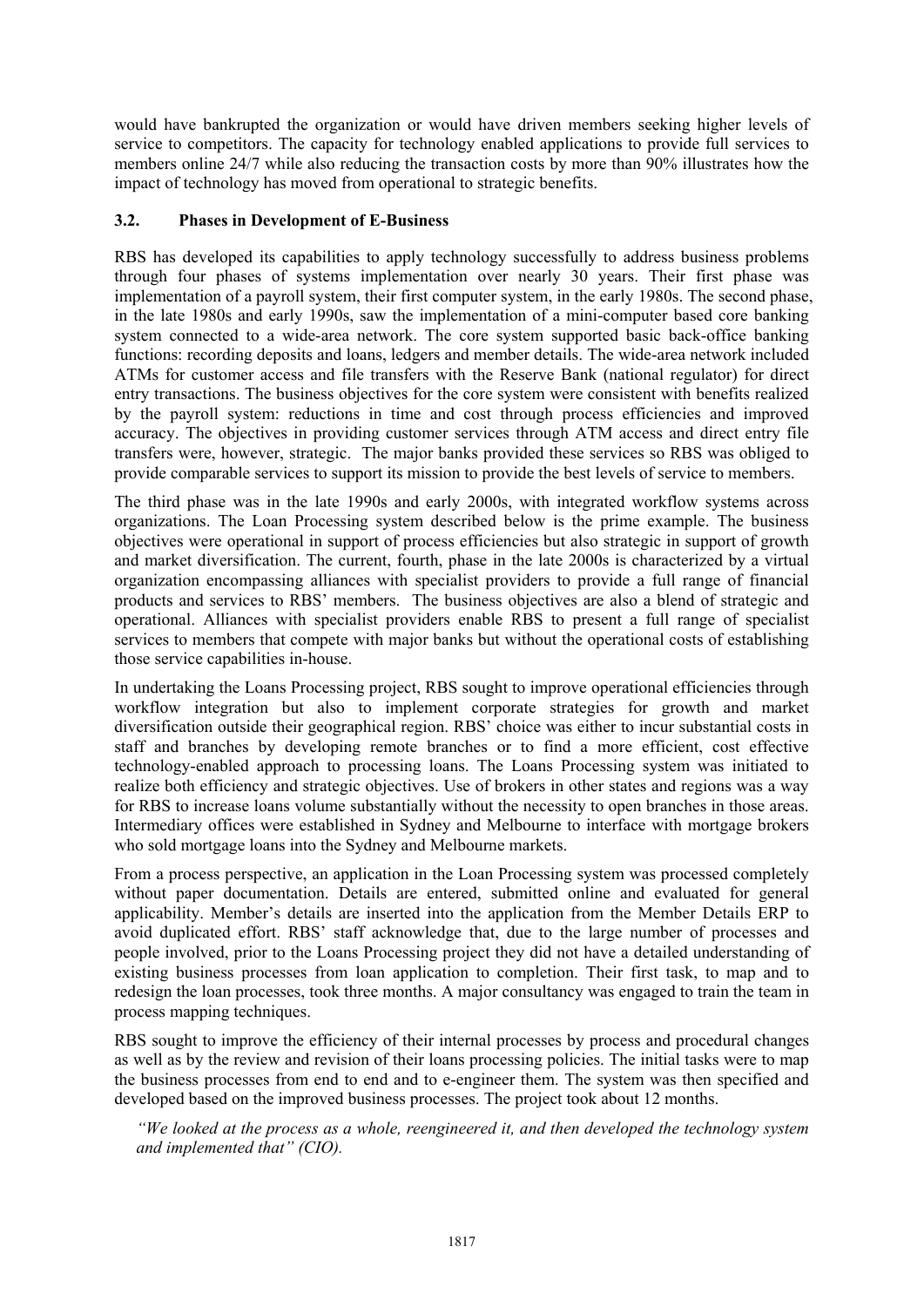Systems development challenges confronting IT departments commonly include: ensuring alignment between technology and business objectives; persuading business areas to take responsibility for development of new systems; acquiring user acceptance of systems once implemented; and determining the degree of fulfillment of objectives, after implementation. RBS experiences none of these challenges. Business and technology were totally integrated at all stages in the Loans Processing projects and remain totally integrated today where the current CIO has responsibility for technology and payments, and the previous CIO is now the CEO.

Objectives and Key Performance Indicators were set around the business process to decrease costs by fifty percent and to increase the process efficiencies in terms of throughput by fifty percent. These targets were not just wishful thinking. The project commenced with a complete mapping of business processes down to the level of tasks, or individual components of work. For each task, the project team timed how long it took the person to complete the task, and determined the cost of that person's time, including on-costs. Task analyses were amalgamated to create detailed time and cost models of the overall loans process. New models were then developed based on the procedural and policy changes identified and the benefits anticipated from the use of technology. Comparing the two models indicated that process improvements in time and cost of around fifty percent were achievable so those figures were set as the targets. By the end of the project the team had enhanced the system following change requests and the targets were exceeded.

This level of attention to process improvement may suggest that operational efficiencies were the sole objective. In fact, the Loan Processing system was directly attributable to RBS' corporate strategies for growth and market diversification outside their geographical region. Prior to the system, RBS had little interaction with mortgage brokers. The strategic success of that system is shown by the fact that today, lending volumes through brokers represent half of RBS' total loans business.

Although the Loans Processing system was designed to create productivity improvements, its benefits were strategic, particularly in the area of service standards, growth and market diversification. Using the system, RBS could process a loan in less than 24 hours and have all documentation in the hands of approved borrowers in less than another 24 hours.

*"This is a competitive capability that nearly ten years later the major banks can still only envy" (CEO).* 

That is an important advantage for a building society that has no physical brand presence outside its home region. The strategies for growth and market diversification through the Loans Processing systems have been proven internally through revenue growth from outside the home region (now representing about half of RBS' total loans business) and externally through recognition as being world class by an international ratings agency (S&P 2008).

Before the introduction of this system, RBS had a huge volume of documents relating to loans. Paper files were processed and stored in the Credit Department. Technology allowed pooling of resources to meet the workload. RBS went from a loans portfolio of \$US650 million to \$US4.5 billion in seven years. If RBS hadn't automated the lending processes they would have had to use the equivalent of the whole of the Head Office building just to process and store loan documents.

*"At RBS, technology's only purpose is to support the strategies and policies of the Society by providing superior member service. There is no technology for technology's sake. Every major IT investment is strategically aligned and approved by the Senior Executive Group as well as the IT Steering Committee to ensure that IT continues to add value. " (CEO).* 

This clear statement about alignment of enterprise and IT strategies at all levels in the organization from governance to management and operations is not just policy. In practice, the Chief Information Officer (CIO) also has responsibilities for core business functions. The current CEO was previously General Manager, Technology and Distribution during development of the virtual organization in the early 2000s. The current CIO is General Manager, Technology and Payments, reflecting the current emphasis on leveraging the distribution network in place. Technology is integral to innovation in RBS. The current CIO chairs the steering group that encourages, facilitates and evaluates innovation across the organization.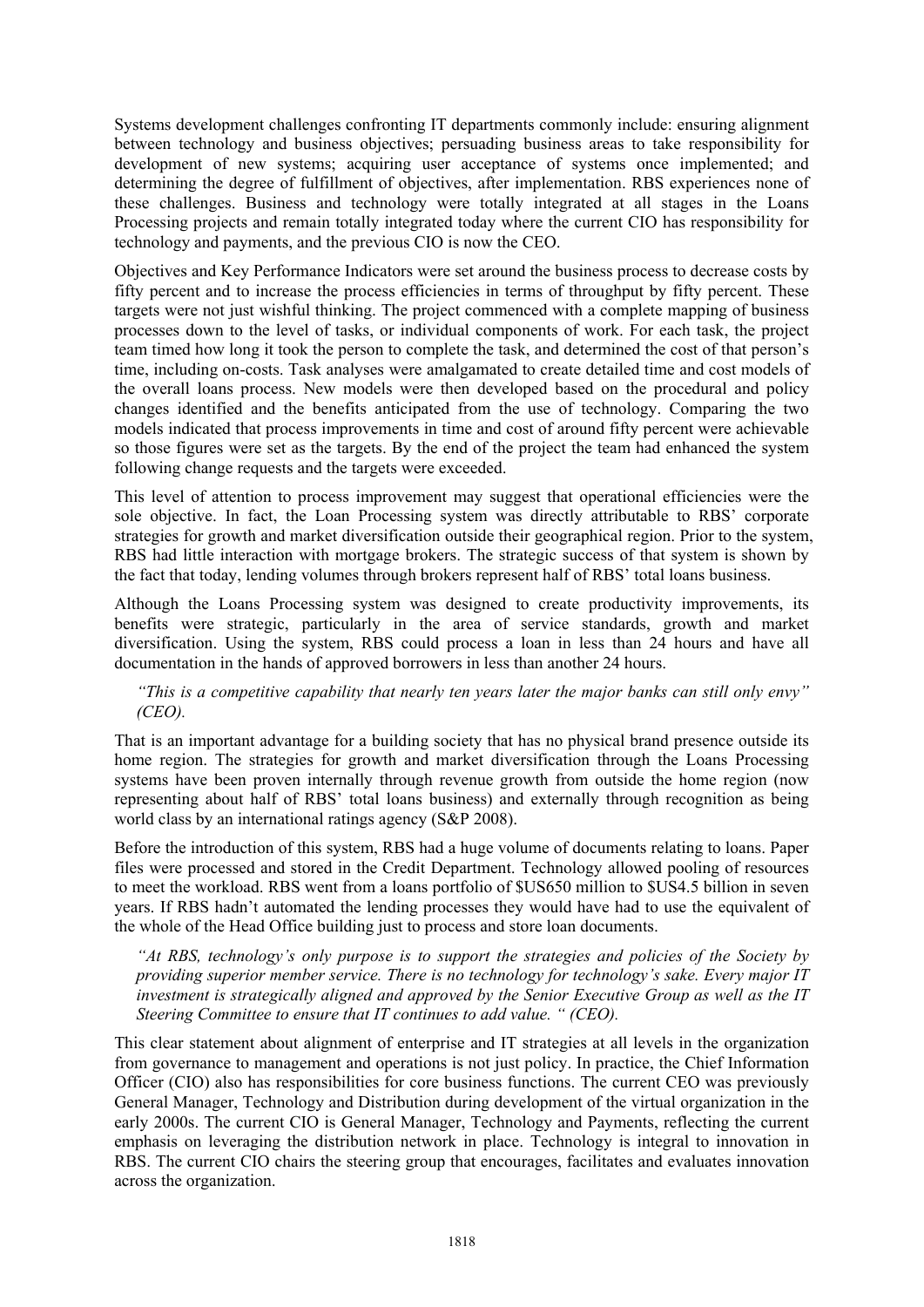From a business perspective, technology has to enable the enterprise to be responsive to the banking market where competitive and regulatory forces have created a dynamic industry environment. This need for responsiveness is one of the main reasons RBS has undertaken in-house the development and operation of the vast majority of their technology assets and solutions. The enterprise policy of self reliance has proven to be a success factor for the Loans Processing system and also explains how RBS was able to achieve competitive advantage from generally available technology. RBS purchased their ERP software from a vendor but have continually enhanced it over a period of nearly 20 years to the point where it provides unique advantages not available from any other source.

## **4 LESSONS LEARNED**

Although the vast majority of technology development at RBS is undertaken in-house, technology's only purpose is to support the strategies and tactics of the Building Society. The first lesson learned is the importance of having enterprise and IS strategies completely aligned. The outcome of this alignment is a world-class system, as evaluated by an international rating agency (S&P 2008). Other lessons from this case include the critical necessity for executive management to: recognize the strategic potential of IS within the industry as well as within the organization; actively engage with and to take responsibility for applications of technology within the organization; acknowledge that the principal challenge is not development, deployment and continuous improvement of IS, that may be outsourced, but the development and refinement of corporate capabilities for successful technology-enabled business innovation, that must not be outsourced; ensure that analysis is undertaken of all parts of extended value chains to optimize processes and to support business strategies; and to utilize alliances with best practice suppliers and providers but only to the extent that supports enterprise strategies.

In short, to know your business, to clearly state your mission, strategies and goals; to identify your opportunities (including technology-enabled business opportunities) as they develop; and to seize those opportunities that contribute to your long term goals. The perennial mantra for organizations to "know your customer" (Gummesson 2008) and the imperative for banks to focus on adding value to customer relationships (Darlington 1998) have been necessities for RBS since its conception because it is a mutual organization owned by its customers. This strong customer focus is in contrast to major banks competing in RBS' home market since the banks' focus on shareholder returns.

A culture of self reliance was developed by RBS due to its rural location but this culture has served the organization well in encouraging a can-do willingness to innovate strategically as well as operationally. In the Loans Processing project, the self sufficiency approach adopted was very successful and has been subsequently applied to other process improvement projects, including branch operations, insurance, and personal loans. This approach means the organization assumes total business responsibility for all aspects of the project and staff will develop capabilities as required to ensure the project is successful. Investment in staff members' professional development has proven its value to RBS as staff retention rates are very high.

## **5 CONCLUSION, IMPLICATIONS AND DISCUSSION**

RBS, an Australian financial services provider, has been ranked by an international ratings agency in its highest categories due to the capabilities of its Information Systems. Its Loan Processing system has been commended by the agency as the principal reason for its high ranking and for RBS's inclusion on a global list of world class service providers (S&P 2008). This paper presents a longitudinal case study of how an organization with 750 employees located in rural Australia came to develop world-class strategic Information Systems.

*"One of the most significant applications of technology at RBS has been the loan processing system. We were able to successfully combine existing legacy systems with workflow processing, imaging of loan documentations, automation of processes, and completely*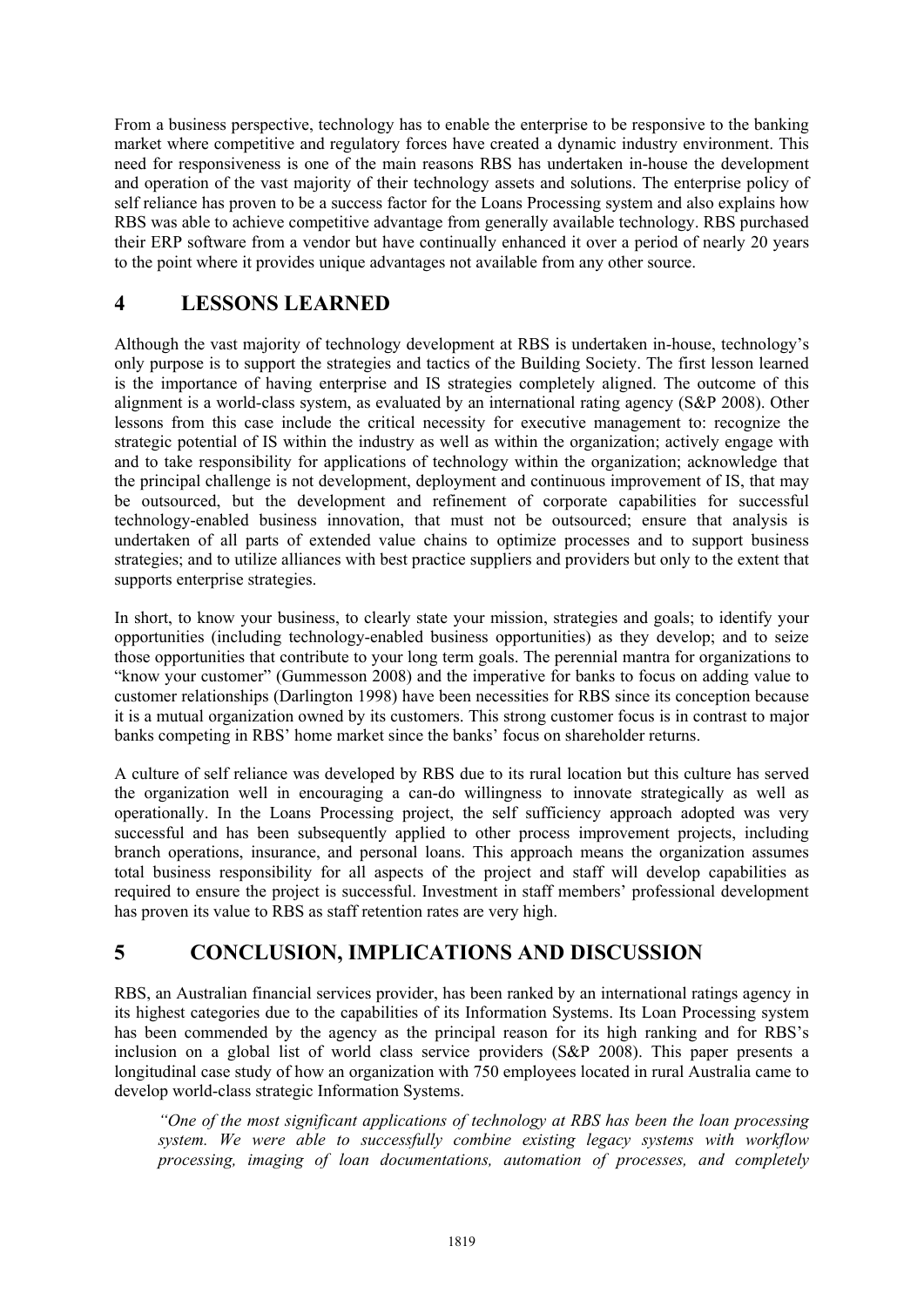*removed paper documentation from our loan processing. This was achieved in less than 12 months and today still stands as Australia's most successful loan processing system." (CEO).* 

The critical questions addressed in this case study are: "How does an enterprise, with apparently the same access to technology as its competitors, come to be recognised as world class in its applications of technology?"; "How did the enterprise come to develop strategic capabilities in the application of technology while many corporations internationally struggle with this challenge?"; and, "Can this be a revelatory case to inform current IS theory and practice?"

In response to these questions: Equal access to technology with strategic impact on the market cannot be assumed. RBS continuously developed their systems in-house over 20 years to reach their current status. In-house development over a long period reduces the capacity for competitors to imitate strategic systems by purchasing identical systems. There was no intention to develop world-class systems; the intention was to provide the best services to its members. That intention when applied to a core banking function and enabled by in-house organizational capabilities produced outcomes rated independently as being world-class.

The impact on current IS theory ranges from factors in the general organizational context, through institutional theory to the specific IT artifact and then to governance. Organizational theories of environmental impact consider the physical and social factors outside an organization relevant to its success. Factors may represent a deterministic force or an opportunity (Duncan 1972; Child 1972; Kotter 1979). The impact of technology, regulation, market and user factors are common to all levels of IS management (Lederer and Mendelow 2005). Geographical isolation leading to a culture of selfreliance and its influence on IS development enabling an organization to compete in an international market previously has not been identified as a factor or a deterministic force. Further research into geographical drivers of IS success in a globalizing market appears warranted.

Institutional theory considers two dimensions in an organization's environment that influence organizational form and actions (Scott 1987, 2001; Chaisson and Davidson 2005). RBS' experiences, however, appear to be influenced by a broader range of dimensions and to inform institutional logics, actors, governance, demand, supply, technologies and markets rather than being limited to organizational forms and actions. This study suggests further research should be undertaken into the range of independent and dependent variables contributing to institutional theory.

The IT artifact is embedded within a social and technical context that includes: values, industry and firm conditions, agendas and relationships, and external and internal jolts. The IT artifact comprises the material and cultural properties of the hardware and software designed for a task (Orlokowski and Iacono 2001; Benbasat and Zmud 2003)). RBS' approach to systems development appears to challenge current thought in that RBS' IT artifact is not so much embedded within context but indistinguishably intertwined with the business context. Further research appears warranted to identify other possible instances of this phenomenon and to determine if the intertwined nature of business and technology is a characteristic of world-class systems.

Based on prior work in IT governance (Sambamurthy and Zmud 1999; Weill and Ross 2004, 2005) a study of 57 IT investment decision in Chinese hospitals (Xue et al. 2008) identifies IT governance archetypes. That study: reframes IT governance to include pre-decision stages; suggests that even when top management approval is required, the IT department may not play a key role in the IT investment decision process; considers that allocation of final decision rights is only a part of IT governance; and finds that IT governance archetypes may affect desired outcomes of IT investments. The RBS study finds some support for that work (Xue et al. 2008) but also some basis for challenging several of the outcomes from prior research. The archetypes for IT governance receive some support, particularly the duopoly of Top Management and IT professionals. There is no challenge to the proposed extension of IT governance to include pre-decision stages; that allocation of decision rights is only part of IT governance; or that IT governance archetypes may affect the desired outcomes of IT investments. However, there is no support for the suggestion that the IT department may not play a key role in the IT investment decision process.